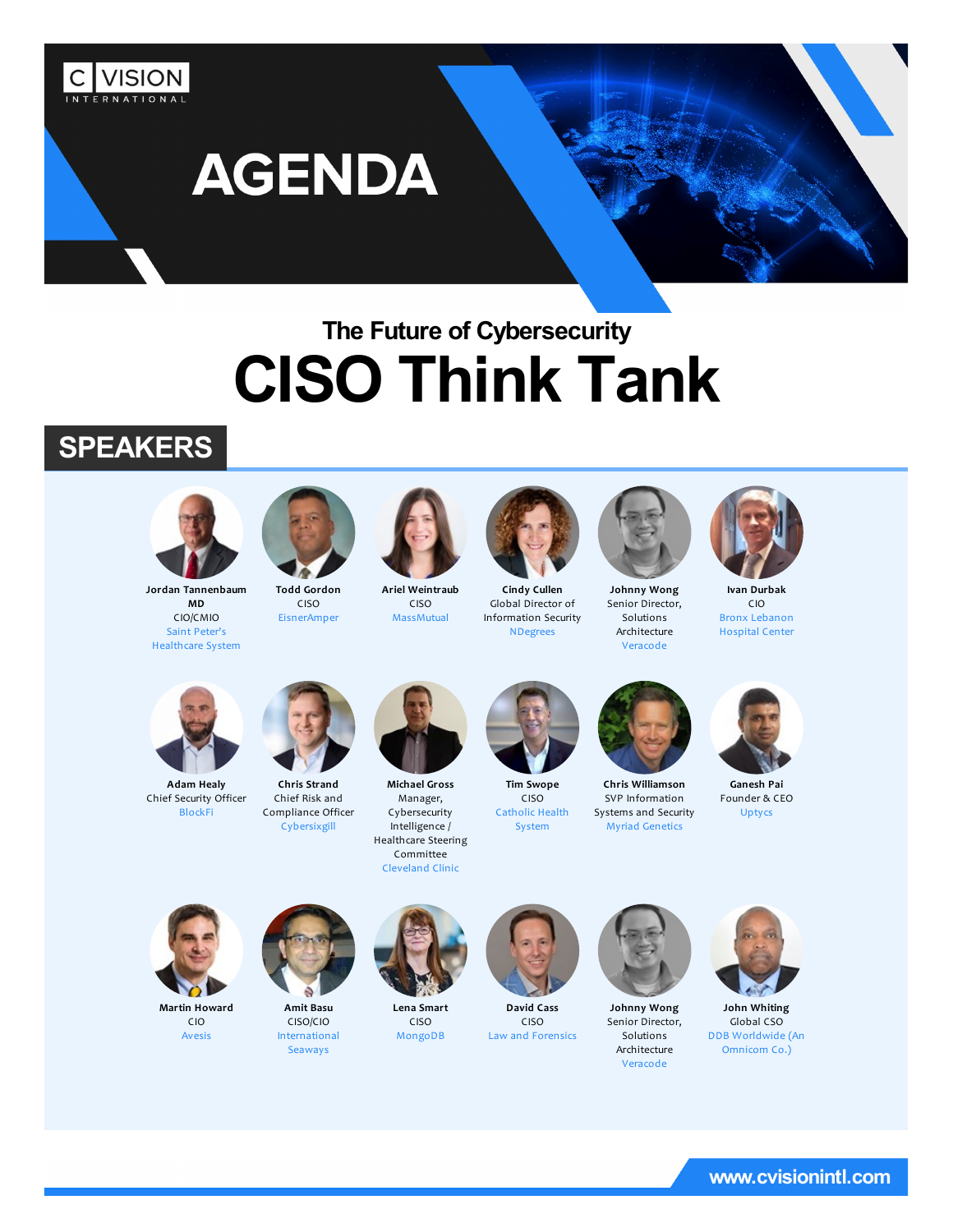



Chief Risk and Compliance Officer Cybersixgill Ltd. VP & CISO QBE North America





Eastern Time

## **Welcome & Registration 12:00 PM-12:30 PM**

**12:30 PM-1:25 PM**

#### **KEYNOTE PANEL**

## **Keynote Panel: Security Controls: Measuring Efficacy for the Business Growth**

The industryis spending record amounts on cybersecuritytooling, but somehow CISOs stillare at times left scrambling to respond to the vulnerabilities like Log4j. Assuming that these types of critical and far-reaching events are inevitable, how can CISOs further improve their organization's preparedness for future cyberattacks?

This panel will discuss potential strategies for determining the critical security controls - both technology and behavioral - that can minimize cyber-risksand give the organization the competitive advantage to grow and innovate. We will explore frameworks for measuring the efficacy of cybersecurity investments, and KPIs that show the board the investment is safeguarding the company's digital infrastructure for the long term.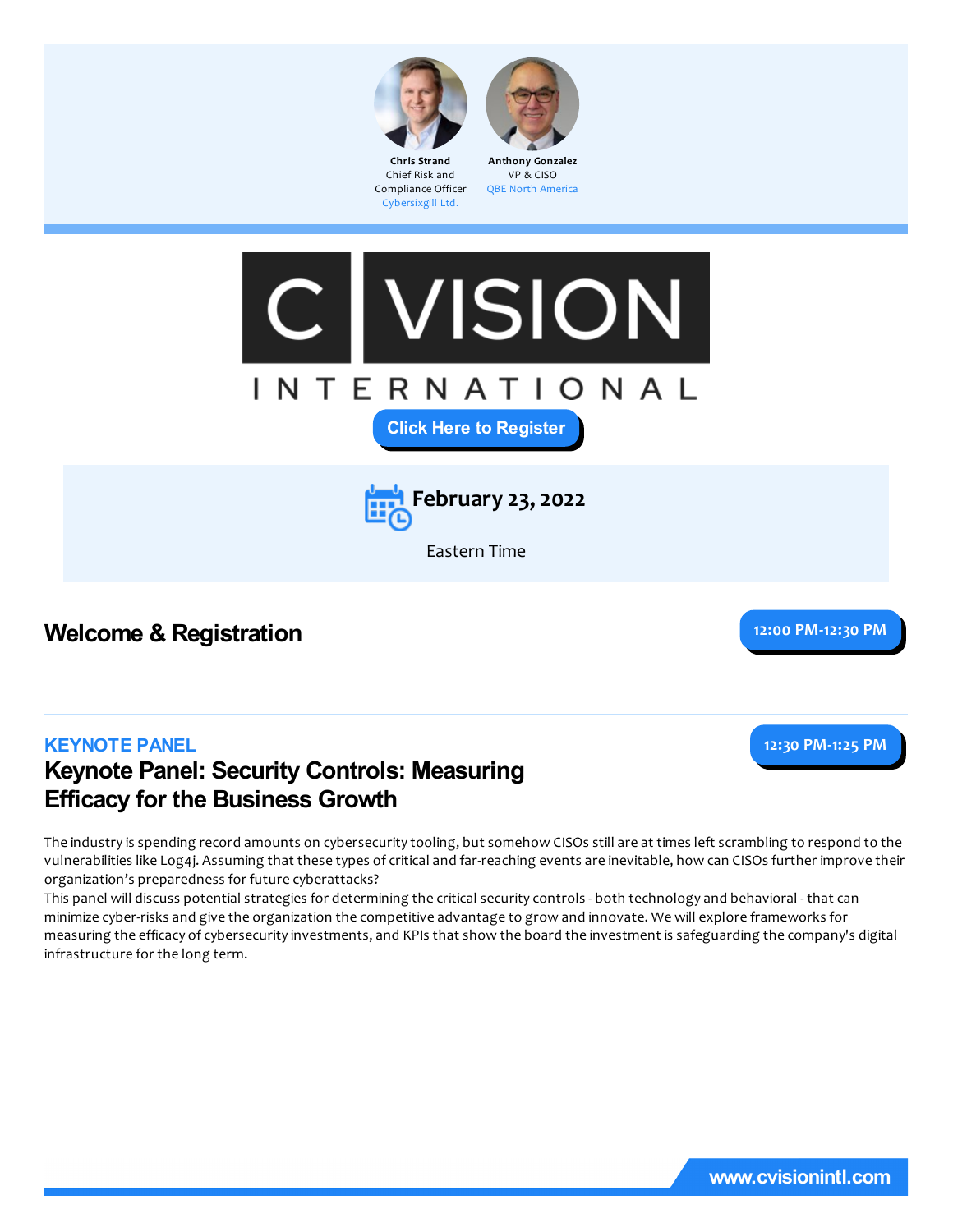#### **PANELISTS**



**Chris Williamson** SVP Information Systems and Security Myriad Genetics



**Ganesh Pai** Founder & CEO Uptycs



**John Whiting** Global CSO DDB Worldwide (An Omnicom Co.)



**Anthony Gonzalez** VP & CISO QBE North America

## **Fireside Chat: Technology Supply Chain**

#### **1:30 PM-2:15 PM**

Many large enterprises in today's fiercely competitive climate look toward optimizing its supply chain to increase business scale and agility. By harnessing a combination of technologies like artificial intelligence, machine learning, and predictive analytics, companies can automate and create new customer experiences that increase satisfaction and boost sales. Gaps remain in supplychain cyber security even as digitalization accelerates. By doing so, companies are left vulnerable to the growing risk of a cyber-attack. There are no shortage of stories illustrating the dangers of lax cyber security, with the biggest attacks able to utterly paralyze an operation and cause millions in losses. Despite this obvious danger, efforts to improve cyber security are progressing slowly. Future risks to the supply chain will involve software, cloud-based infrastructures, and hyper-converged products, rather than simply hardware. Even after many years of experience, capable CISOs find they may not be equipped to overcome the cybersecurity concerns that arise from building control contractors.

> **Ariel Weintraub** CISO MassMutual



**Chris Strand** Chief Risk and Compliance Officer Cybersixgill





**Adam Healy** Chief Security Officer BlockFi

**Networking Break 2:15 PM-2:30 PM**



## **Keynote Panel: Being Effective…. Securely**

**2:30 PM-3:25 PM**

In the post pandemic era, remote employment is the new status quo. Employers are forced to implement and improve the digital workplace by providing productivity tools and accessibility to company resources. In this session, we will share case studies of successful digital workplace implementations, including how to deal with the inherent security risks of expanded accessibility to company resources.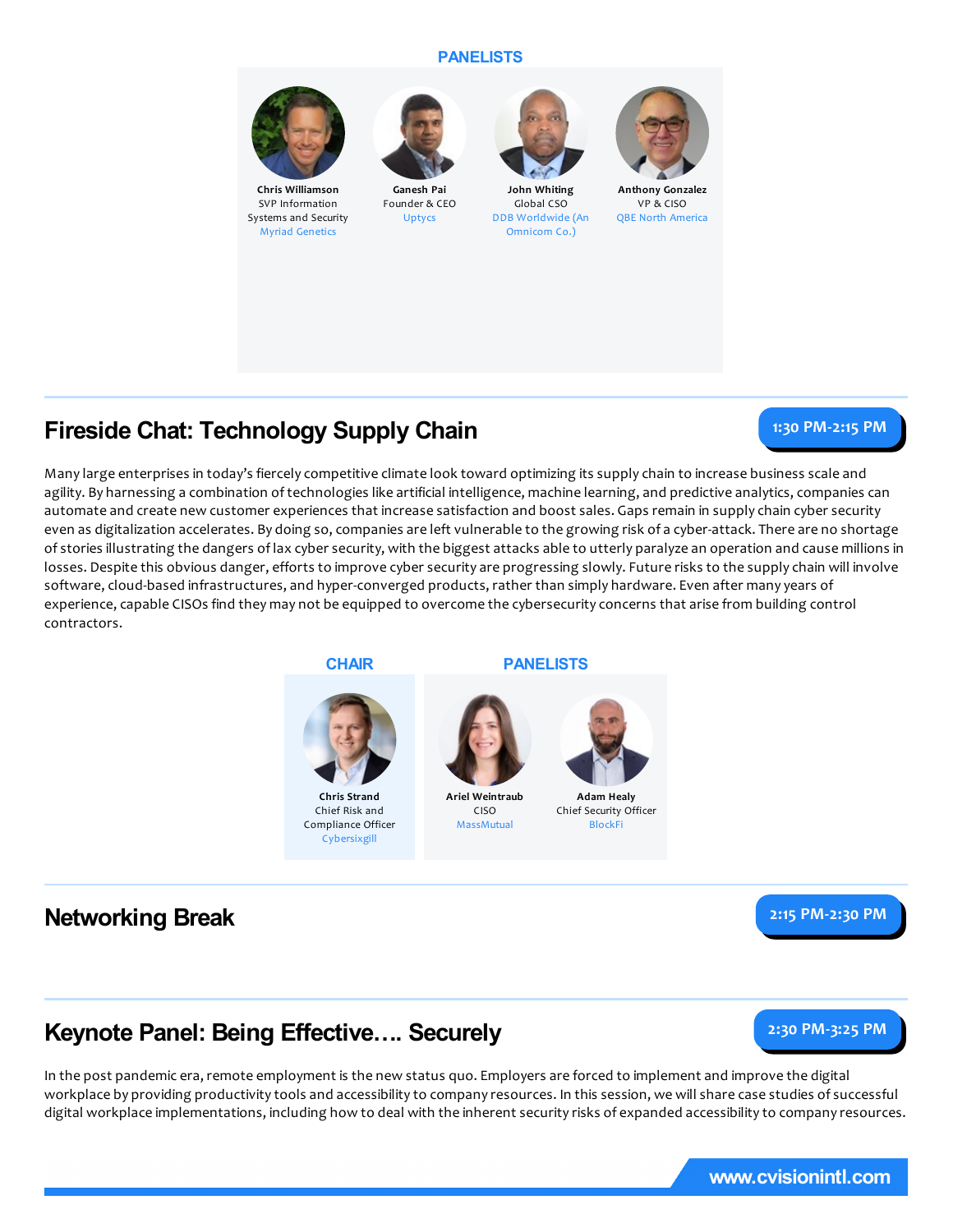In this session you will learn from real working examples the keys to implementing asuccessful digital workplace including how to evaluate the potential ROI from the different security strategies available.

> **Martin Howard** CIO Avesis

#### **CHAIR**





CIO Bronx Lebanon Hospital Center

#### **PANELISTS**



**Cindy Cullen** Global Director of Information Security NDegrees



**Lena Smart** CISO MongoDB

### **Networking Break 3:25 PM-3:40 PM**

## **Disruptor: Guarding the Doors: Navigating Risk From Third-Party Code**

**3:40 PM-4:05 PM**

Open source libraries are widely leveraged by developers. In fact, 97 percent of the typical Java application is made up of open source libraries. But nearly 80 percent of developers never update third-party libraries after including them in codebase. What does this mean for your applications? There is a good chance that your third-party libraries have undetected vulnerabilities. Scary, right?

The good news is that when alerted to vulnerabilities in open source libraries, developers tend to act quickly. This is especiallytrue when developers understand how the vulnerability could impact their application.

Join us as we review our annual study on open source libraries, State of Software Security (SOSS) v12: Open Source Edition. We will explore the most popular open source libraries, how libraries are evaluated and selected, and how to eliminate risk by fixing vulnerabilities.

#### **PANELISTS**



# **Panel: Human Security Engineering**

**4:10 PM-5:05 PM**

90%+ ofall losses result from attacks targeting users, honest users. A common solution to user error isawareness, but we need to fix the system that facilitated the creation of the error, the action, and the results, which means not just stopping errors but also accidents and malice. In this session we will share a model of Human Security Engineering identifying the optimal suite of countermeasures, and work through user targeting attacks to experience implementing the model. This talk will also look at a comprehensive strategy to address the